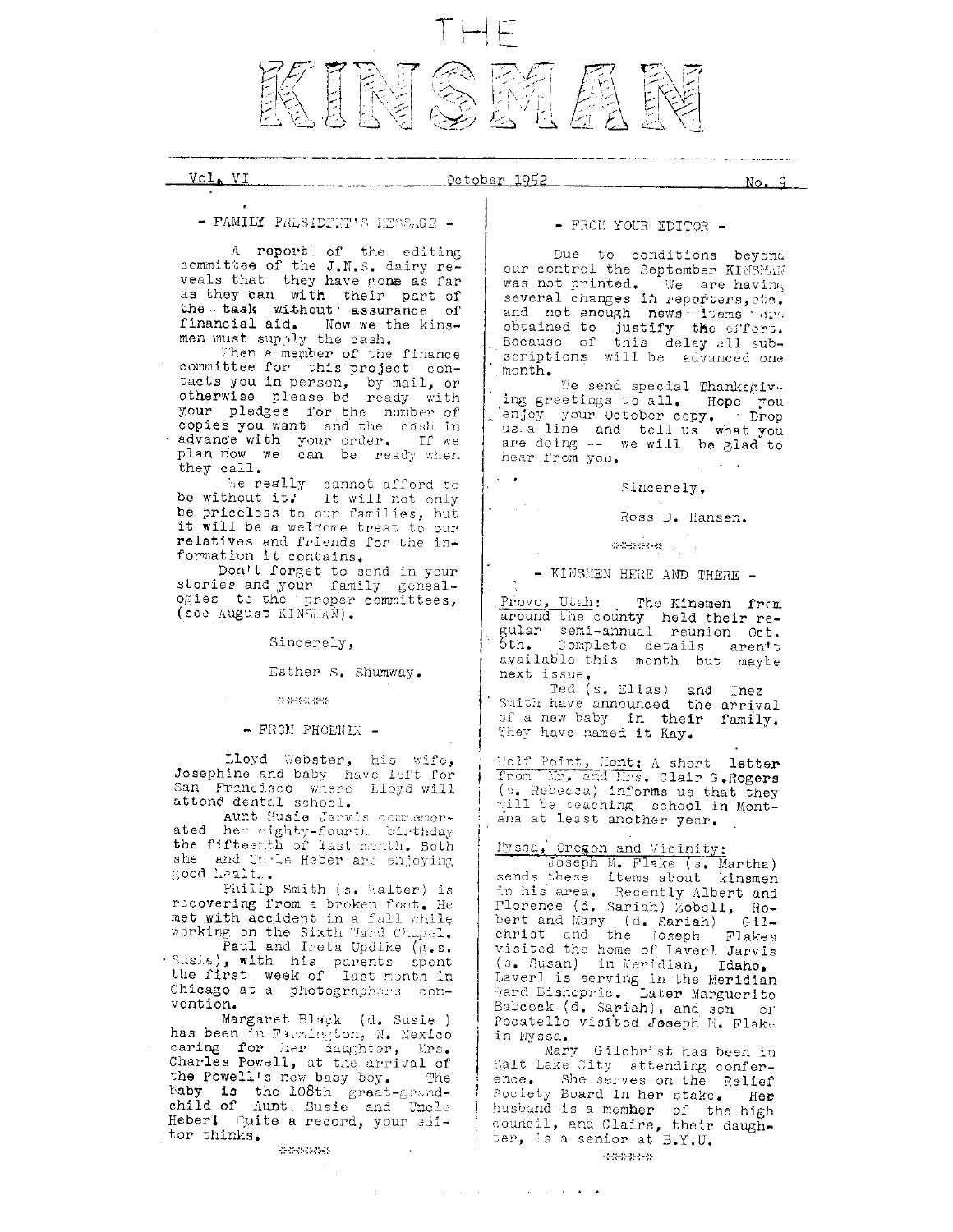### - SNOWFLAKE & VICINITY -

With the division of the Snowflake Ward many kinsmen living in both wards have new offices. Here are a few. In the Snowflake Mard Vincent Flake was retained as first counselor to<br>Bishop L. B. Turley; and in Snowflake Second Ward, F. W. Ericksen<br>(son-in-law Lenora) is bishop with Lorenzo Decker as first counselor, and Howard Church (son-inlaw Ashael) as Ward clerk. Louella B. Webb (d. Julia) is Relief Society president with Fern Smith, (wife Lawrence N.) first counselor, Adele Ballard as second counselor, Edma M. Rogers (wife Spencer) secretary, Ida S. Church (d. Ashael) Chorister, and Bess Rogers Ericksen (d. Lenora) work leader.

Glenavieve Decker Wood (d. Lewis & May), and two sons recently moved to Provo where she is to teach in English Department at  $B.Y.U.$ 

Elizabeth Spurlock (g.d. Anna & Preston) was recently wed to Brady Smithson of Holbrook. The marriage solemnized at the Arizona Temple.

Returning to Snowflake from the mission fields are these missionaries: Herbst Decker (s. Edwin) of Western States Eission; Evelyn Flake (d. Virgil) from<br>California Mission; and Emma<br>Broadbent (d. Lorana) of the<br>Southwest Indian Mission. Evelyn will remain in Snowflake, Herbst plans a year at Arizona State<br>College, and Emma will go to B.Y.  $\mathtt{U}$  .

Viaitors to General conference at Salt Lake City from here<br>included Pres. & Mrs. Jesse M. Smith, Pres.& Mrs. Hyrum A. Hendricksen, Mr. & Mrs. Reece Webb, Bishop & Mrs. F. W. Ericksen, Mr. & Mrs. Lorenzo Decker, Mr. & Mrs. Howard Church, Kr. & Krs.<br>Vincent Flake, Kr. & Krs. Virgil<br>M. Flake, Kr. & Mrs. S. Eugene<br>Flake and son, Sanford and daughter, Sherry, Mr. & Mrs. Hyrum Broadbent, and Lrs. Phosia Smith

broadcent, and Lrs. Phosia Smith<br>and daughter, Karlie of Show Low.<br>In the last two months Mr.<br>and Mrs. Jesse M. Dewey of Los<br>Angeles, Mr. & Mrs. J. Lorenzo<br>Smith of Salt Lake City, and their families have visited at the home of their father and mother, Mr.<br>and Mrs. Samuel F. Smith.

الإسروليون ويتورب

### - IN SALT LAKE CITY -

George W. Whitaker, husband of Lois (dau, Hyrum) was selected<br>with a group from the Utah Opera<br>Theater to furnish music for the Utah-Idaho Kiwanis Convention at Sun Valley, Idaho last Sept. Lois<br>accompanied her husband, George has recently received a promotion from a salesman to a buyer in the wholesale dry goods department of Z.C.M.I. He will make two plane trips to New York this year to purchase goods.

June S. Harker (dau. Hyrum) from Shelley, Idaho reports to Salt Lake reporter that the work<br>on the roomy addition to their<br>new home is progressing satisfactorily.

Mary S. Monson is recovering from a severe fall. She suffered<br>a broken writt, a dislocated shoulder, and numerous bruises. e all hope for your speedy return to normal activity and health.

Don Hyrum (s. Hyrum) was just released Oct. 12, as presi-<br>dent of the Nexican branch in<br>Salt Lake City. He has served eleven years in the presidency and seven years as president. Don was praised nightly for his accom-<br>plishments, with his crowning<br>achievement the building of the beautiful new chapel. He now accepts appointment to labor in the Spanish and Italian portion of the newly organized mission for minority groups and foreign speaking people.

Virgil B. Smith (s. Hyrum)<br>is happy over his first success at deer hunting. He got his buck with a rifle even though he tried indian style too.

14646464646

WORD OF PRAISE TO JESSE N. SMITH

Joseph M. Flake tells of a recent visit at the Albert Zobell Sr. home in Payette, Idaho. In the course of the conversation Florence brought out a picture of grandfather. As we looked at it and talked of him, Albert recalled a mission experience of his in-Denmark early in the 1900's. Viewing the picture, he said of<br>grandfather, "There was a mission<br>president! During the period<br>when he was in Scandanavia, more Saints emigrated to America than any other period of similar length. I heard only strong praise for Jesse N. Smith from church members of Denmark."

\*\*\*\*\*\*

### THE KINSMAN

Monthly publication of the Jesse N. Smith Family Association Yearly subcoription price -- 01.00 Editorial Office -- Joseph City, Arizona Editor. . . . . . . . . Ross D. Hansen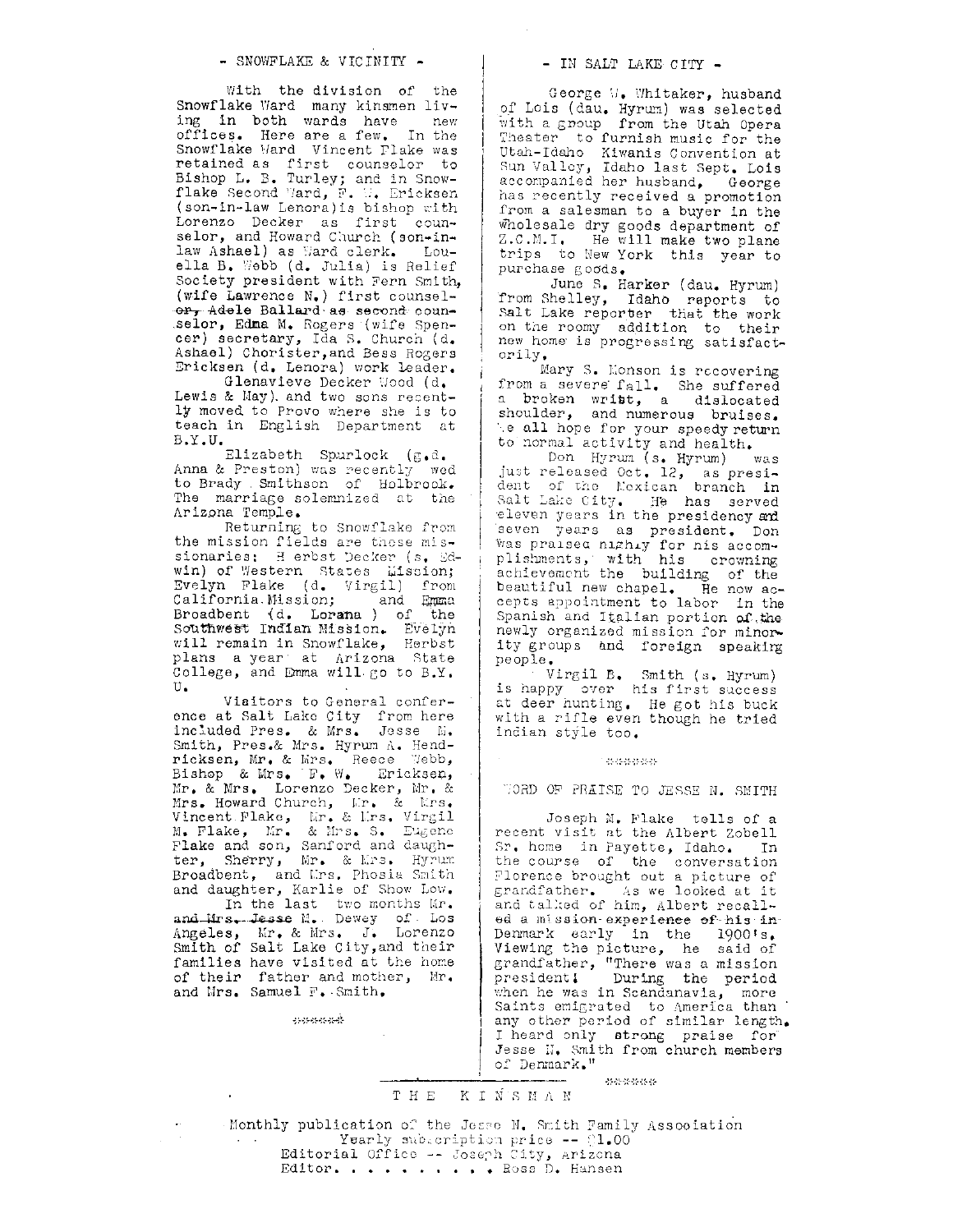### JOURNAL OF JESSE NATHANIEL SMITH Page  $17 - 1952$

1887 Sun. July 24. and Elijah N. Freeman and William H. Gibbons, counselors.

Mon. July 25. My son Joseph W. arrived from Snowflake at 7 p. m. bringing me a telegram for the three Apostles to come to Salt Lake City. Bro. Young was already moving in that direction. Bro. Hatch and I started home, reached Erastus where we held a very good evening meeting.<br>Tue. July 26. Health poor;

reached home.

Med. July 27. The two Apostles arrived in the early<br>afternoon. Bro. J. H. Richards<br>arrived from St. Joseph with a still more urgent telegram for the return of the Apostles.

Thur, July 29. The Apostles<br>gave all stake matters into my<br>charge with Bro. Hatch until the organization should be completed. They left for Holbrook, Sister<br>Josephine Smith and her three<br>children remaining at my house. The appointment for a special conference was cancelled.

Sat. July 31. Bro. A. L. Rogers received a copy of the "Deseret Evening News" giving an account of President Taylor's death, which took place on the evening of Monday the 25th in- $\mathbf{start}, \dots$ 

Thur. Aug. 4. Received a letter from Commissioner Sparks of the General Land Office giving some hope that the Railroad Company might be induced to take lein on lands for such of their land as we occupied. Attended Fast meeting, also Releif Society meet $ing.$ 

Sat. Aug. 6. Went up to<br>Joseph Fish's taking Sister Smith and family and some of mine also. Sun. Aug. 7. Health poor; Attended meeting at Snowflake camp. Spoke on the life and services of President Taylor.

Mon. Aug. 8. Returned home, Bro. Fish with us.

Tue, Aug, 9, Sent Com-<br>missioner Sparks a very full<br>stätement of all railraad land occupied by our people in this part of the territory with explanatory account of each settlement. Also wrote Delegate M. A. Smith on the same subject. Received a letter from Bishop Preston at Salt Lake City, proposing to move<br>Church stock from this stake to<br>Mexico this fall. Answered. Received letters from F. M. Lyman and John Henry Smith announcing their arrival in Salt Lake City,<br>also that the Twelve had taken<br>charge of the affairs of the Church.

Thur. Sept. 1. Helped take

stock at A.C.M.I.

Thur. Sept. 8. A dividend of 20 per cent was declared.

Fri. Sept. 9. Reelected a director and president of the board.

Fri. Sept. 23. Anna Matilda<br>Doolittle Rogers having died, I preached her funeral sermon.

Sat. Sept. 24. My wife Emm.<br>S. told me that I would not sleep<br>in the earth, and that a more ex-<br>tensive field of labor would soon be opened up for me.

Wed. Oct. 26. My wife Janet gave birth to my twenty-third daughter and thirty second child. When she was eight days old Bro. John Henry Smith blessed her. She received the name of Esther.

Fri. Nov. 4. Sent 198 head<br>of cattle and 45 head of horses, being tithing stock, to the Church Authorities at Juarez, Mexico, by orders from Bishop Preston.

Sun. Nov. 6. At Woodruff, with John Henry Smith. Attended meeting; spoke. Bro. Joseph Fish made the following synopsis of my remarks. To commence with the existence of man upon the earth, it may be said that soon after he was placed in the Garden of Eden there came an estrangement between the Creator and man. At that time a knowledge of God was derived from a personal acquaintance with Him, but when the estrangement took place man was sent out, away from the Divine Presence, and God set a sword to guard the way which led to the tree of life, and it was no longer the purpose of God to visit man, as had been the case previously. Not long after, however, a messenger was sent, but the Lord did not come himself. It was necessary that the child-<br>ren that were born should be<br>taught of the things of God. This teaching was not a perfect knowledge of God, but became faith, or a foundation for faith. This connecting link between man and this maker was called faith. The great problem was, how shall man return again to God. The answer was man must exercise this faith. The first taken or ordinance of this faith was called baptism. But men began to be evil through giving way to the influence of<br>the great power opposed to God,<br>the head of which power was Satan. It became necessary to shan this<br>being and all his works. There were raised up men of God to forward his cause, and the power of evil also increased correspondingly and men said, why shall we<br>serve God, and so the purposes of God were measureably thwarted. hen lived to a great age, in